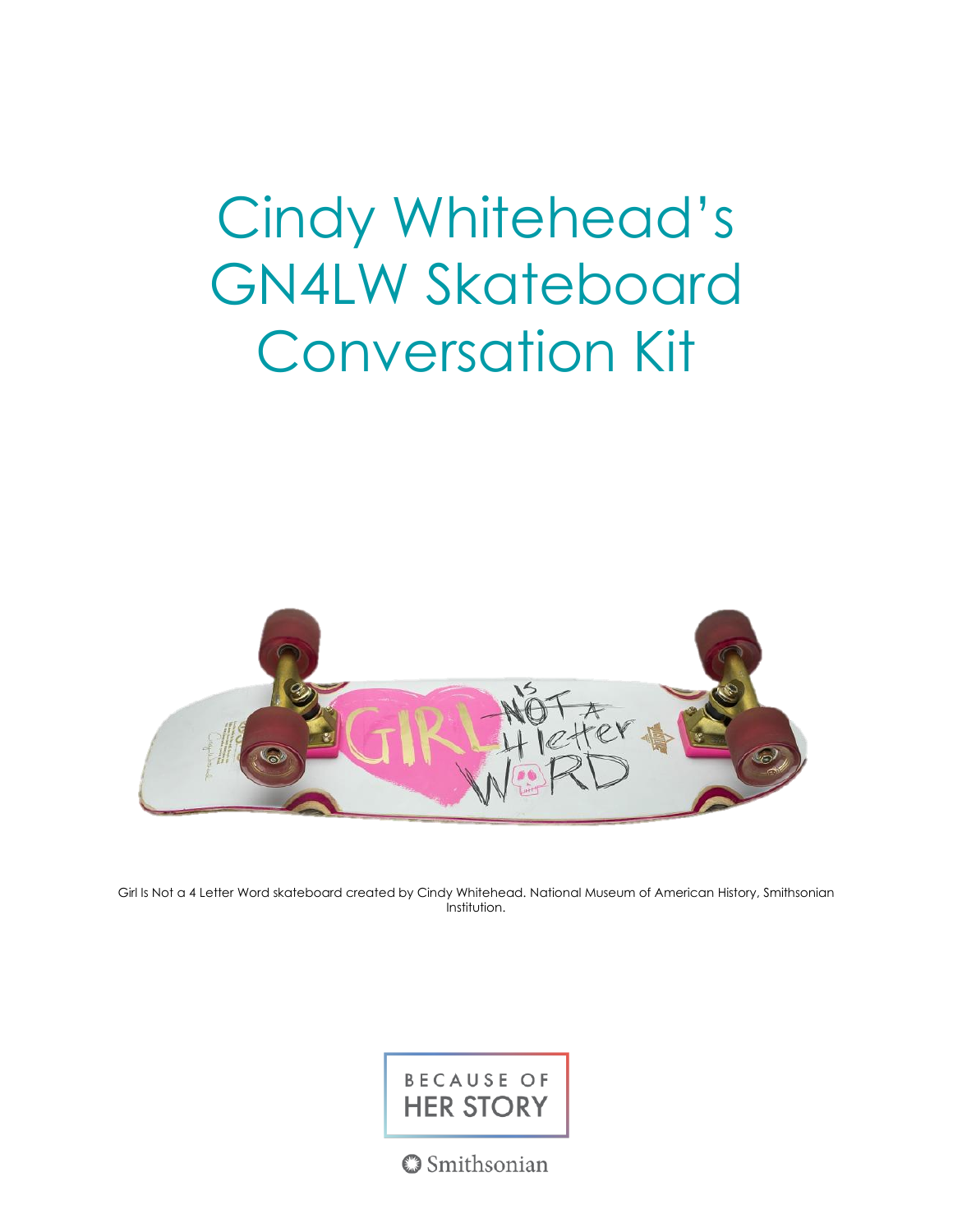### Table of Contents

| 03 | <b>Cindy Whitehead</b>                                      | 07 | <b>Facilitation Strategies &amp;</b><br><b>Discussion Formats:</b>              |
|----|-------------------------------------------------------------|----|---------------------------------------------------------------------------------|
| 04 | <b>Driving Questions</b>                                    |    | <b>Object Analysis, Historical</b><br><b>Context, Barriers and Innovations,</b> |
|    | <b>Supporting Questions</b>                                 |    | <b>Connections to Today, Reflection</b><br>Prompt                               |
| 05 | <b>Civic Learning Themes</b>                                | 11 | <b>Supplemental Resources</b>                                                   |
|    | <b>College, Career, and Civic Life</b>                      |    |                                                                                 |
|    | (C3) Framework for Social Studies<br><b>State Standards</b> | 12 | <b>Supplementary Materials: Object</b><br><b>Analysis</b>                       |
| 06 | <b>Common Core Anchor Standards</b><br>for Reading          | 13 | <b>Supplementary Materials: Article</b><br>1 Excerpt (Teen Vogue)               |
|    | <b>Primary &amp; Secondary Sources</b>                      | 16 | <b>Supplementary Materials: Article</b><br>2 Excerpt (Vice)                     |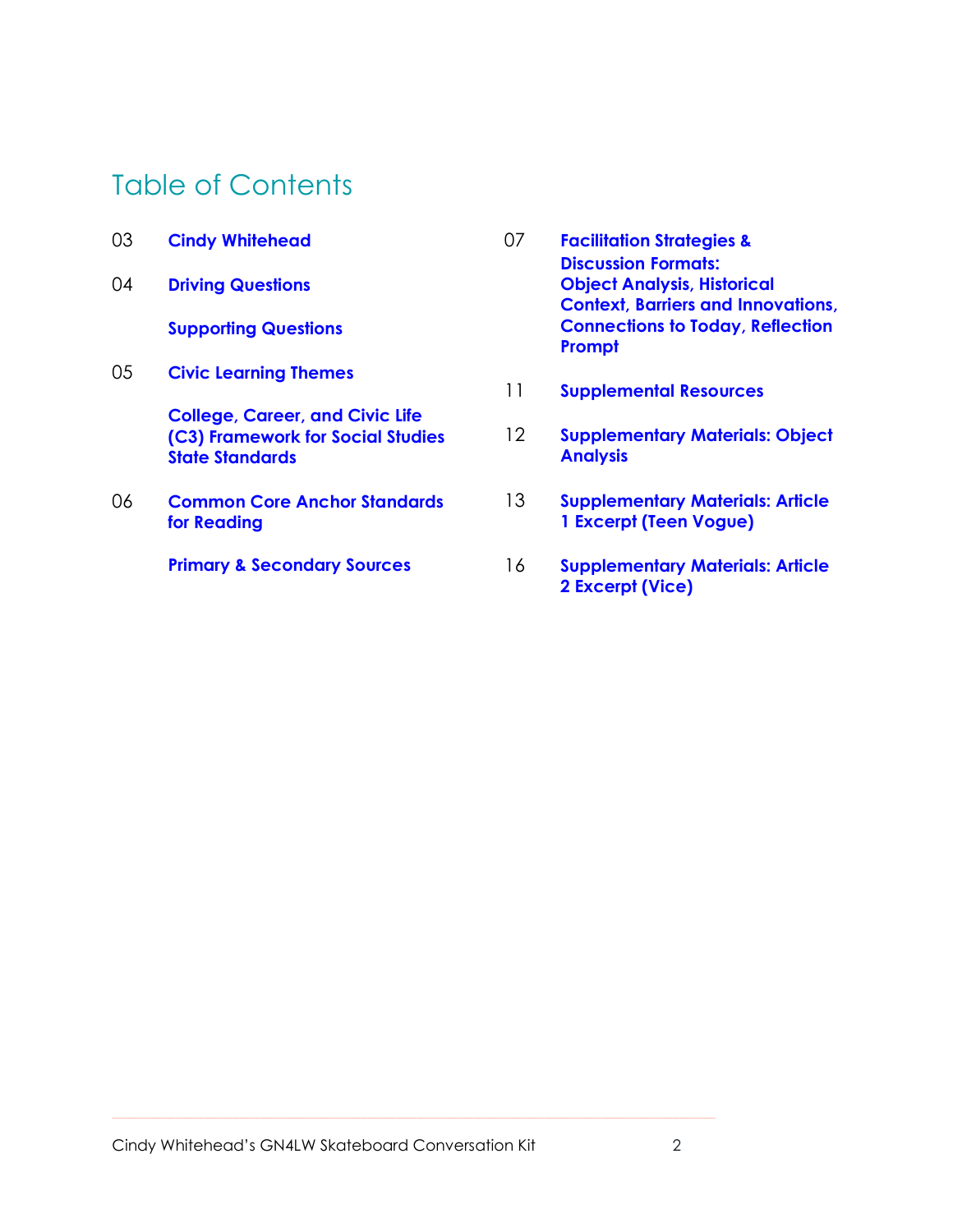### Smithsonian

### <span id="page-2-0"></span>Cindy Whitehead



Skate card for Marina Del Ray Skate Park used by Cindy Whitehead. National Museum of American History, Smithsonian Institution.

A skateboarding pioneer, Cindy Whitehead turned pro at 17, skating both pool and half-pipe and becoming one of the top-ranked vert skaters while competing against the boys—something girls were not doing in the mid-1970s. But Whitehead had no choice but to wear boys' shorts when competing; there were no skate products for girls in the 1970s.

She changed that in 2013 with her girl-empowered brand Girl is NOT a 4 Letter Word (GN4LW). Whitehead is especially supportive of young female skaters through the GN4LW skate team and products geared towards women and girls.

Whitehead's signature phrase printed in gold on many of the GN4LW products personifies her independent spirit, "Live life balls to the wall. Do epic sh\*t. Take every dare that comes your way. You can sleep when you're dead."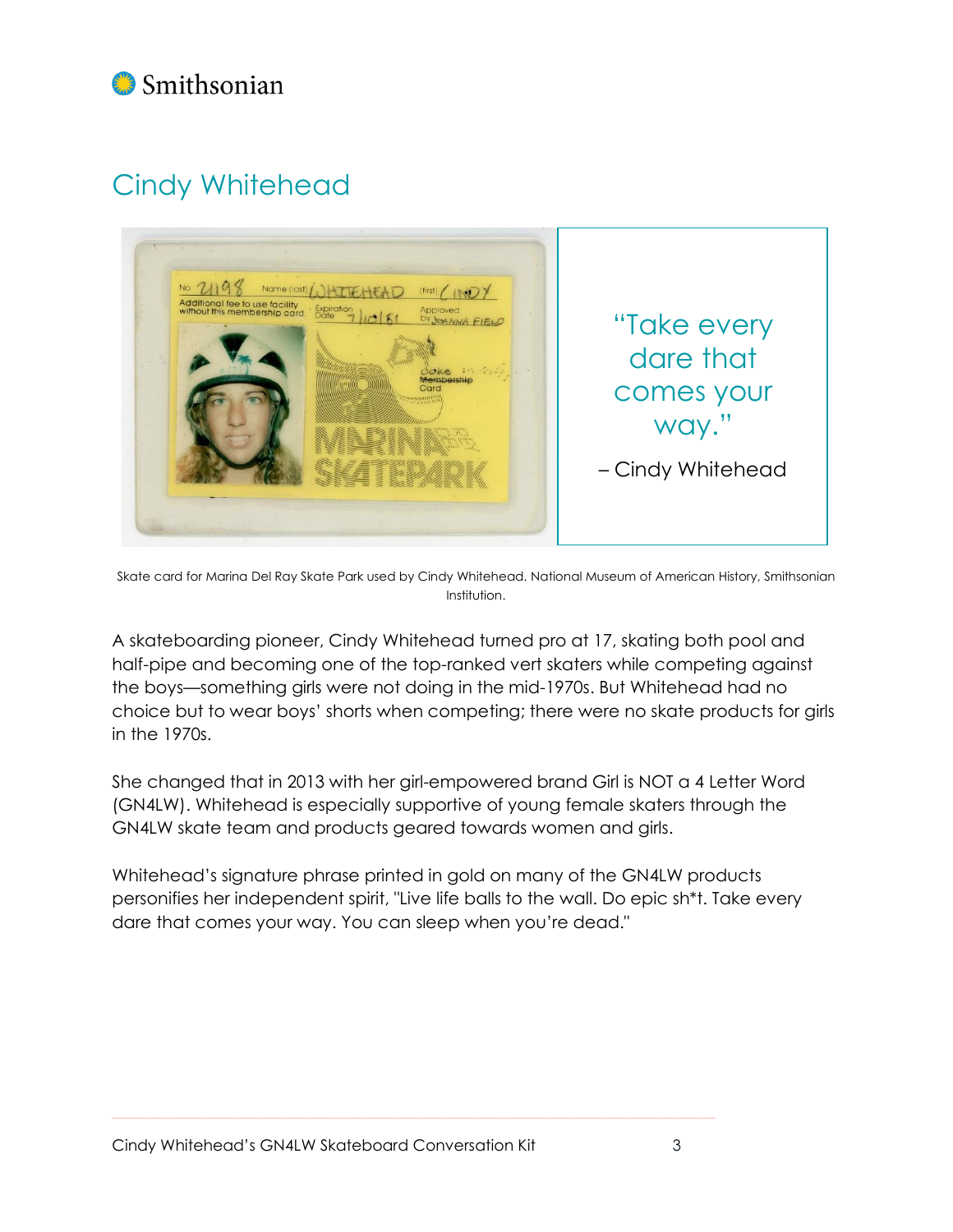### <span id="page-3-0"></span>Driving Questions

How have women used innovative ways to access and change the culture of sports?

Why does gender equality in sports matter?

### <span id="page-3-1"></span>Supporting Questions

- What barriers did Cindy Whitehead face as a young professional female skateboarder?
- How can a lack of sports equipment for women be a barrier to participation?
- What does the phrase "Girl is not a four-letter word" mean? What have been some of the negative connotations that have been associated with the word "girl"?
- In what ways have female skaters experienced different treatment than male skaters?
- How did Cindy Whitehead's actions change the way women and girls are able to participate in skateboarding?
- What are examples of barriers to gender equality in sports today? What are examples of ways that people are taking action to address these issues?
- Has the way people think about gender equality changed since Cindy Whitehead turned pro in the 1970s?
- What impact could working towards gender equality in sports have on other parts of our society?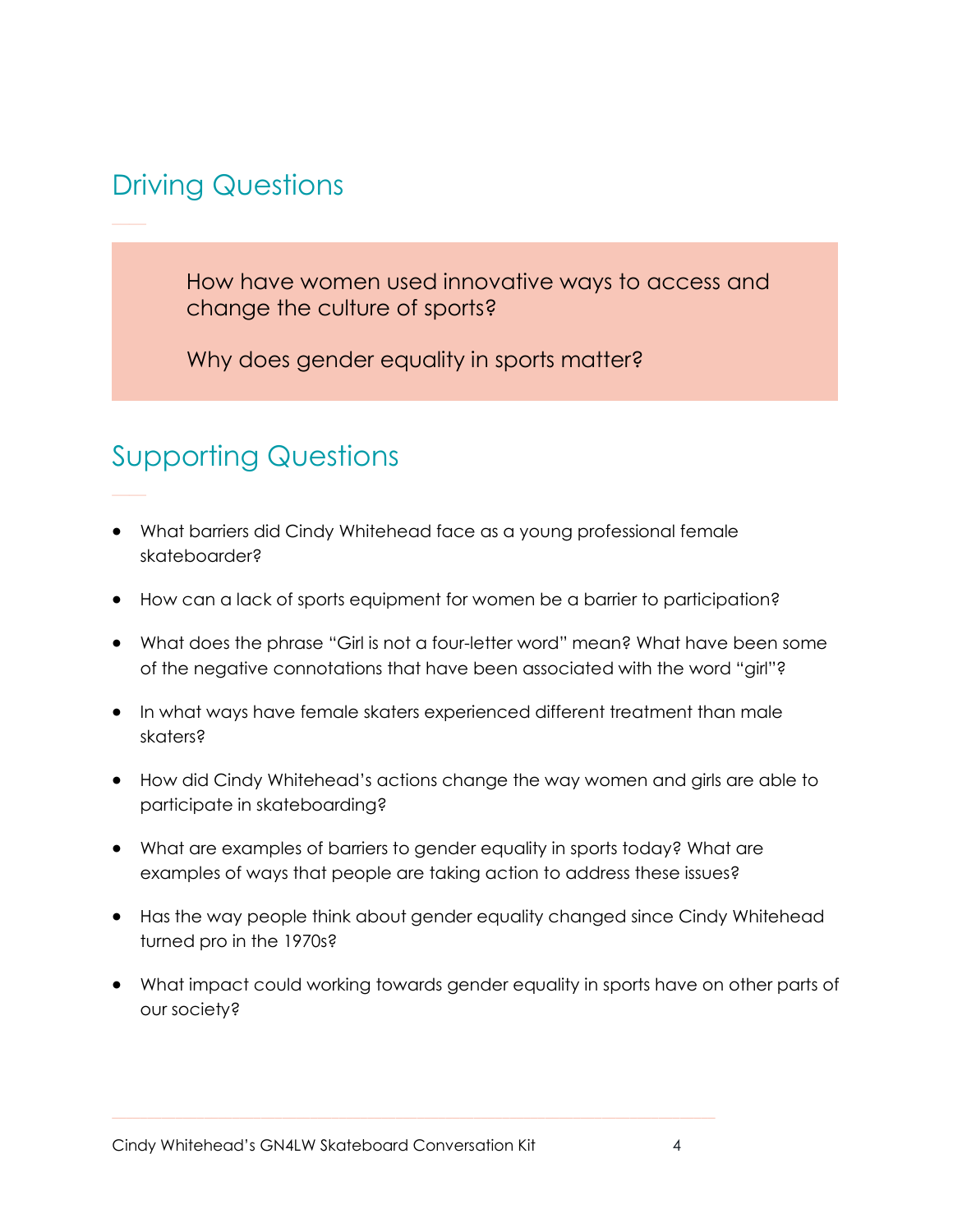### Smithsonian

## <span id="page-4-0"></span>Civic Learning Themes

- Activism
- Equity
- Community Participation

## <span id="page-4-1"></span>College, Career, and Civic Life (C3) Framework for Social Studies State Standards

**D2.Civ.10.6-8.** Explain the relevance of personal interests and perspectives, civic virtues, and democratic principles when people address issues and problems in government and civil society.

**D2.Civ.10.9-12.** Analyze the impact and the appropriate roles of personal interests and perspectives on the application of civic virtues, democratic principles, constitutional rights, and human rights.

**D2.Civ.14.6-8.** Compare historical and contemporary means of changing societies and promoting the common good.

**D2.Civ.14.9-12.** Analyze historical, contemporary, and emerging means of changing societies, promoting the common good, and protecting rights.

**D2.His.3.6-8.** Use questions generated about individuals and groups to analyze why they, and the developments they shaped, are seen as historically significant.

**D2.His.3.9-12.** Use questions generated about individuals and groups to assess how the significance of their actions changes over time and is shaped by the historical context.

**D2.His.5.6-8.** Explain how and why perspectives of people have changed over time.

**D2.His.5.9-12.** Analyze how historical contexts shaped and continue to shape people's perspectives.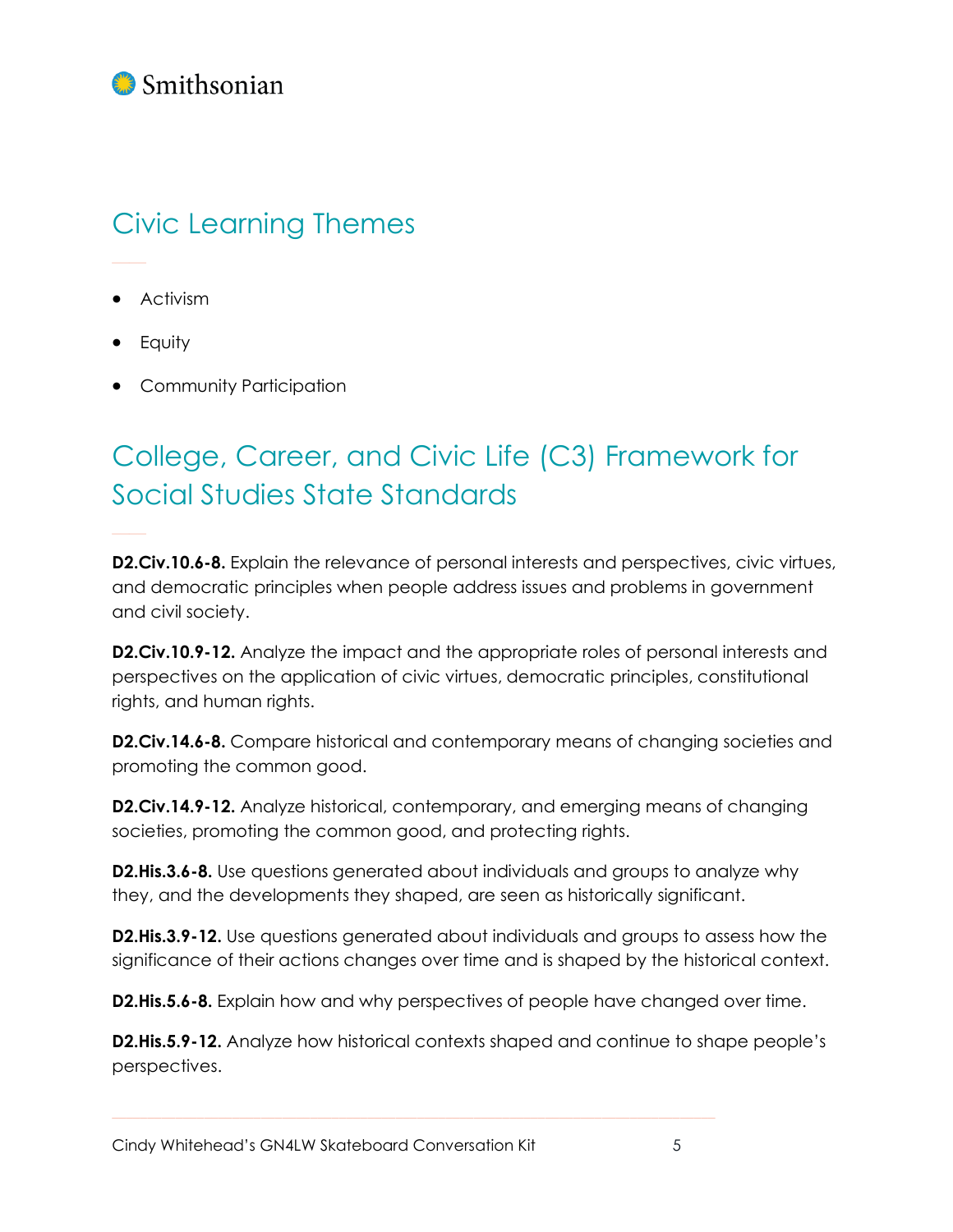## <span id="page-5-0"></span>Common Core Anchor Standards for Reading

**CCSS.ELA-LITERACY.CCRA.R.6** Assess how point of view or purpose shapes the content and style of a text.

**CCSS.ELA-LITERACY.CCRA.W.8** Gather relevant information from multiple print and digital sources, assess the credibility and accuracy of each source, and integrate the information while avoiding plagiarism.

**CCSS.ELA-LITERACY.CCRA.SL.1** Prepare for and participate effectively in a range of conversations and collaborations with diverse partners, building on others' ideas and expressing their own clearly and persuasively.

**CCSS.ELA-LITERACY.CCRA.SL.2** Integrate and evaluate information presented in diverse media and formats, including visually, quantitatively, and orally.

**CCSS.ELA-LITERACY.CCRA.SL.3** Evaluate a speaker's point of view, reasoning, and use of evidence and rhetoric.

**CCSS.ELA-LITERACY.CCRA.SL.4** Present information, findings, and supporting evidence such that listeners can follow the line of reasoning and the organization, development, and style are appropriate to task, purpose, and audience.

### <span id="page-5-1"></span>Primary & Secondary Sources

All conversation kit resources can be found in this **Learning Lab [collection](https://learninglab.si.edu/collections/cindy-whiteheads-gn4lw-skateboard-conversation-kit-resources/0HJjG7h5Dp1G8acu)**.

Individual links to resources are also included below for your convenience.

- Artifacts:
	- o **Girl Is Not a 4 Letter Word [skateboard](https://americanhistory.si.edu/collections/search/object/nmah_1451296) created by Cindy Whitehead**
	- o **Skate card for [Skateboard](https://americanhistory.si.edu/collections/search/object/nmah_1449535) World used by Cindy Whitehead**
	- o **Skate shoes worn by Cindy [Whitehead](https://americanhistory.si.edu/collections/search/object/nmah_1449532)**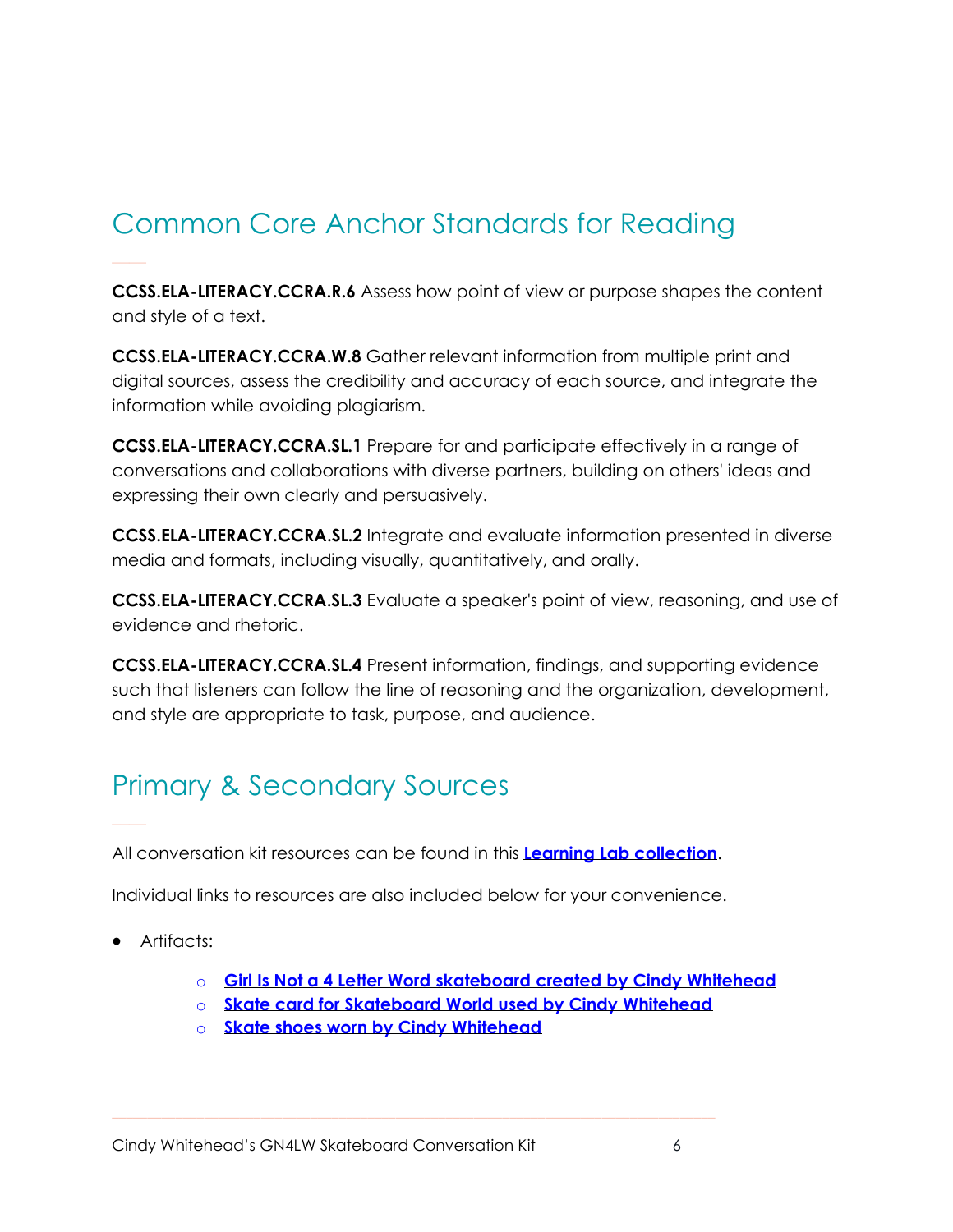

- Podcast: *Robin Logan and Cindy Whitehead, Pioneering [Skateboarders,](https://invention.si.edu/podcast-robin-logan-and-cindy-whitehead-pioneering-skateboarders)* **Septembe[r](https://invention.si.edu/podcast-robin-logan-and-cindy-whitehead-pioneering-skateboarders) 25, 2013, from the Lemelson Center at the [Smithsonian's](https://invention.si.edu/podcast-robin-logan-and-cindy-whitehead-pioneering-skateboarders) National Museum of [American](https://invention.si.edu/podcast-robin-logan-and-cindy-whitehead-pioneering-skateboarders) History**
- Articles:

Excerpts of each article are included at the end of this conversation kit. Links to the articles in their entirety from the original sources are below.

- o **Alvarez, Anya. "Interview with [Skateboarding](https://www.teenvogue.com/gallery/interview-with-skateboarding-legend-cindy-whitehead) Legend Cindy Whitehead." [TeenVogue.com,](https://www.teenvogue.com/gallery/interview-with-skateboarding-legend-cindy-whitehead) Teen Vogue, March 3, 2017.**
- o **Calderón, Trina. "Female [Skateboarders](https://www.vice.com/en_us/article/4xz44d/female-skateboarders-still-striving-for-even-footing-with-male-peers) Still Striving for Even Footing with Male Peers." [Vice.com,](https://www.vice.com/en_us/article/4xz44d/female-skateboarders-still-striving-for-even-footing-with-male-peers) April 5, 2017.**

### <span id="page-6-0"></span>Facilitation Strategies & Discussion Formats

Throughout her career as a skateboarder and mentor, Cindy Whitehead has worked to increase the number of girls in action sports and change the culture to be more welcoming for and supportive of female skaters. Through discussion and critical thinking prompts, the following teaching strategies ask students to analyze barriers to equal participation of girls in skateboarding and to assess the actions Cindy Whitehead took to address these issues.

### <span id="page-6-1"></span>Object Analysis

Provide students with an image of Cindy Whitehead's skateboard and questions included in the Object Analysis sheet provided at the end of this document. Individually or in pairs, have students examine the image and respond to the prompts below.

- What are your first impressions of this object?
- Circle three things that you think are interesting or unusual about this object.
- How do you think this object is used? When do you think it was made?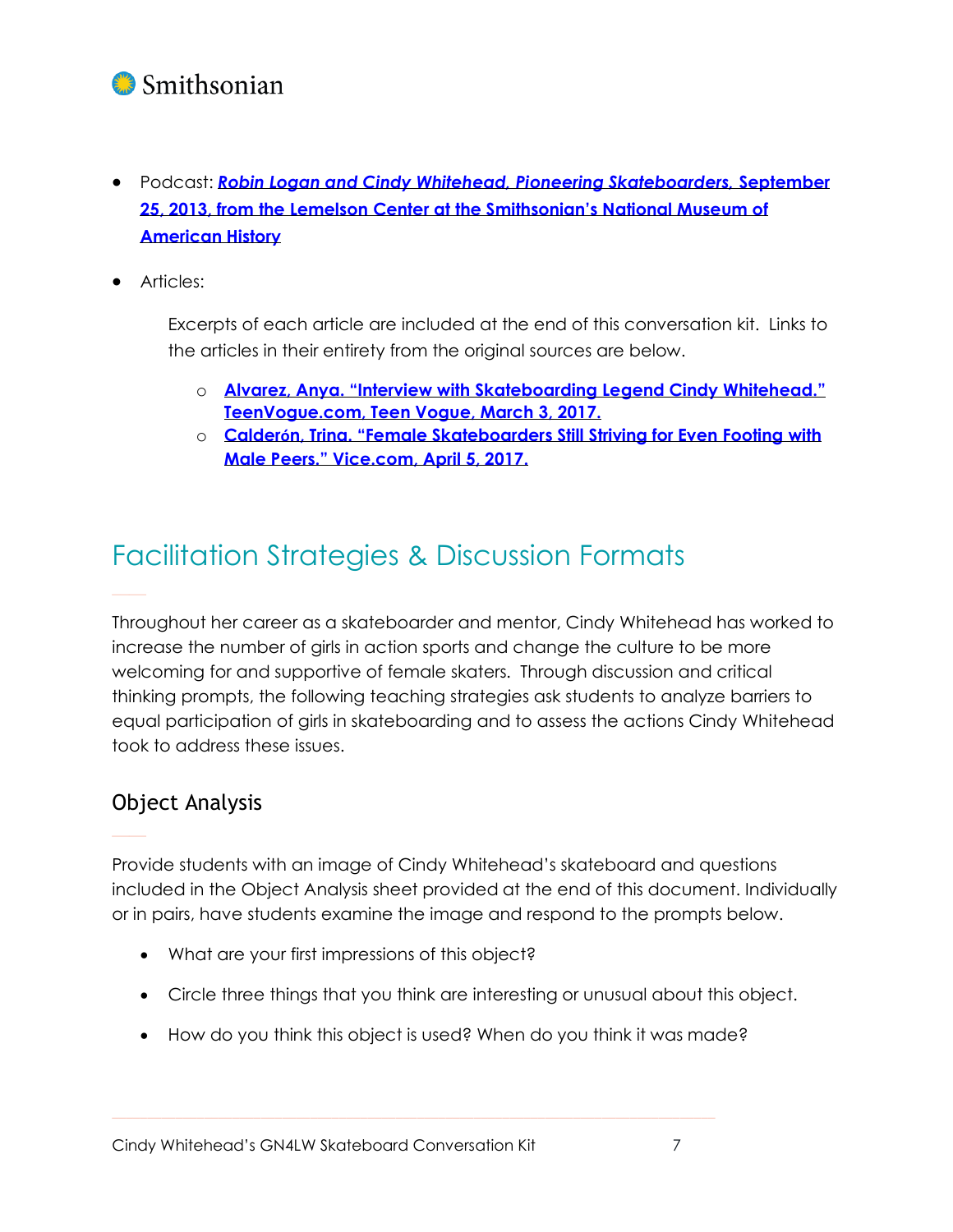- Who do you think would use this object? Where might they use it?
- What adjectives would you use to describe this object?
- What does the phrase on the object say? What do you think this might mean? Why might it be printed on the object?
- Who do you think made this object? What could have been their reason for making it?
- What else do you notice?

Display an image of the skateboard for the full class to see (**hi-res [image](https://americanhistory.si.edu/collections/search/object/nmah_1451296)**). As students share their responses to the object analysis questions make note of their response on the image or in a separate chart on the board.

### <span id="page-7-0"></span>Historical Context

Have students look closely at Cindy Whitehead's membership card from Skateboard World (**hi-res [image](https://americanhistory.si.edu/collections/search/object/nmah_1449535)**). As they study the card, individually or in small groups, ask students to identify:

- Who did this card belong to? How would you describe this person?
- What organization issued the card? What do you think was Cindy Whitehead's role in this organization?
- This card was issued in 1977. What else was happening at this time?
- The date listed on the card is for Cindy Whitehead's birth date, making her a teenager when she received this card. What do you notice that is similar or different to the interests and activities or teenagers today?

Share brief background information about Cindy Whitehead provided below:

A skateboarding pioneer and one of the first female professional skateboarders, Cindy Whitehead turned pro at seventeen, skating both pool and half-pipe and becoming one of the top-ranked vert skaters while competing against the boys—something girls were not doing in the mid-1970s. She changed that in 2013 with her girl-empowered brand Girl is NOT a 4 Letter Word (GN4LW). Whitehead is especially supportive of young female skaters through the GN4LW skate team and products which are geared towards women and girls.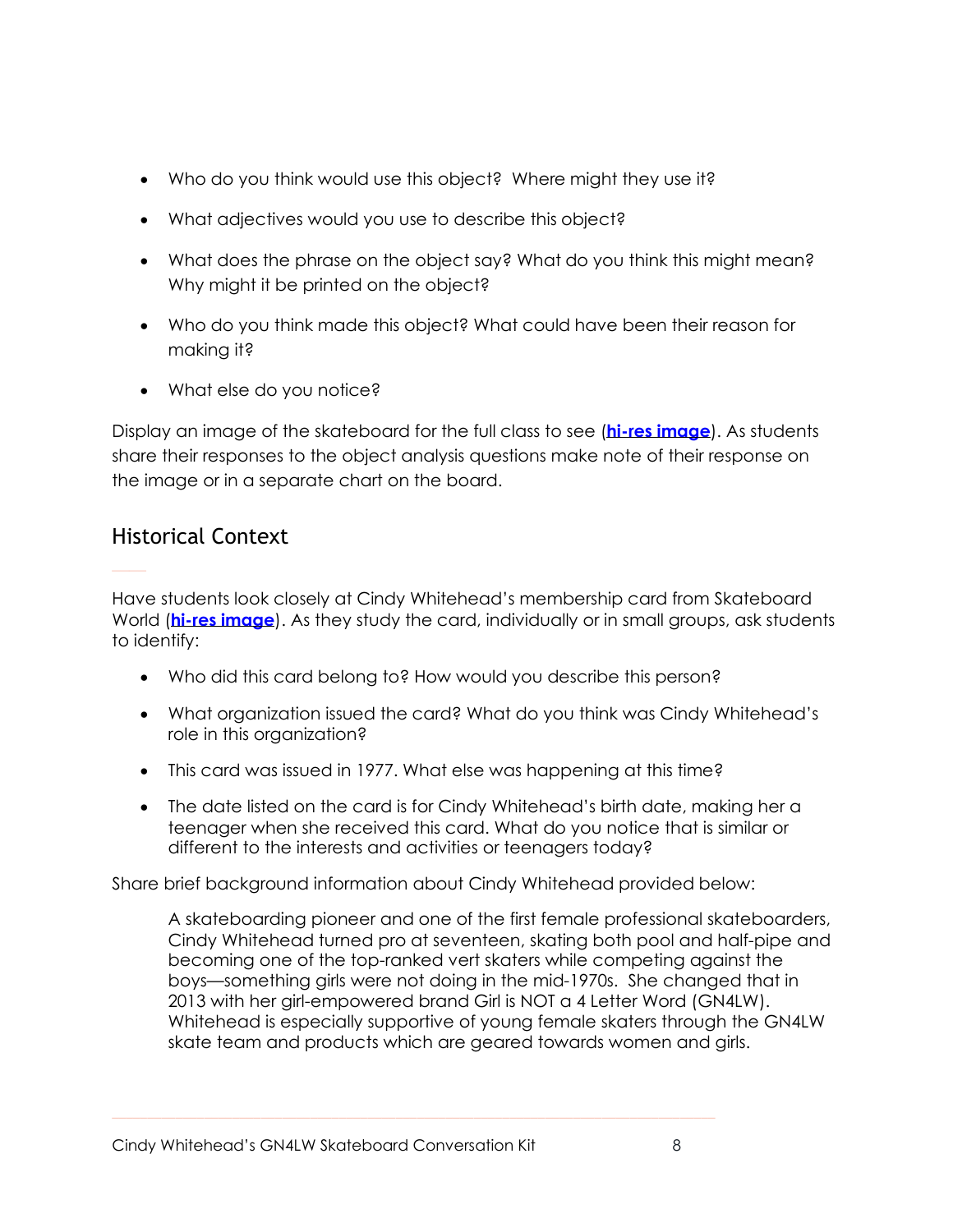

#### <span id="page-8-0"></span>Barriers and Innovations

Divide students into groups of three to investigate the barriers Cindy Whitehead saw facing female skateboarders and how she acted to address those inequities. Using a jigsaw discussion format, have each group of students examine one of the following topics. Then move students into mixed groups to share their new knowledge and learn from their peers' findings.

Direct links to resources associated with the discussion questions are incorporated into the material below. All resources can also be found in one place at the **[Learning](https://learninglab.si.edu/collections/cindy-whiteheads-gn4lw-skateboard-conversation-kit-resources/0HJjG7h5Dp1G8acu) Lab**.

• Equipment:

**(Podcast [13:01 – 15:33])** *Robin Logan and Cindy [Whitehead,](https://invention.si.edu/podcast-robin-logan-and-cindy-whitehead-pioneering-skateboarders) Pioneering [Skateboarders](https://invention.si.edu/podcast-robin-logan-and-cindy-whitehead-pioneering-skateboarders)***, September 25, 2013, from the Lemelson Center at the [Smithsonian's](https://invention.si.edu/podcast-robin-logan-and-cindy-whitehead-pioneering-skateboarders) National Museum of American History**

**(Quote)** "Whitehead had no choice but to wear boys' shorts when competing; there were no skate products for girls in the 1970s." *Smithsonian American Women,* Smithsonian Books, 2019

**(Image) Hi-res image of the men's puma shoes worn by Cindy [Whitehead](https://learninglab.si.edu/collections/cindy-whitehead-s-gn4lw-skateboard-conversation-kit-resources/0HJjG7h5Dp1G8acu#r/682484)**

- o How can a lack of sports equipment for women be a barrier to participation?
- o What specific actions did Cindy Whitehead take to address the issue of lack of equipment for female skaters?
- o How did Cindy Whitehead's actions change the way women and girls are able to participate in skateboarding?
- Gender Stereotypes:

**(Article) "Interview with [Skateboarding](https://www.teenvogue.com/gallery/interview-with-skateboarding-legend-cindy-whitehead) Legend Cindy Whitehead,"** March 3, 2017, from TeenVogue.com. An excerpt is included at the end of this conversation kit.

o What does the phrase "Girl is NOT a 4 Letter Word" mean? What have been some of the negative connotations that have been associated with the word "girl"?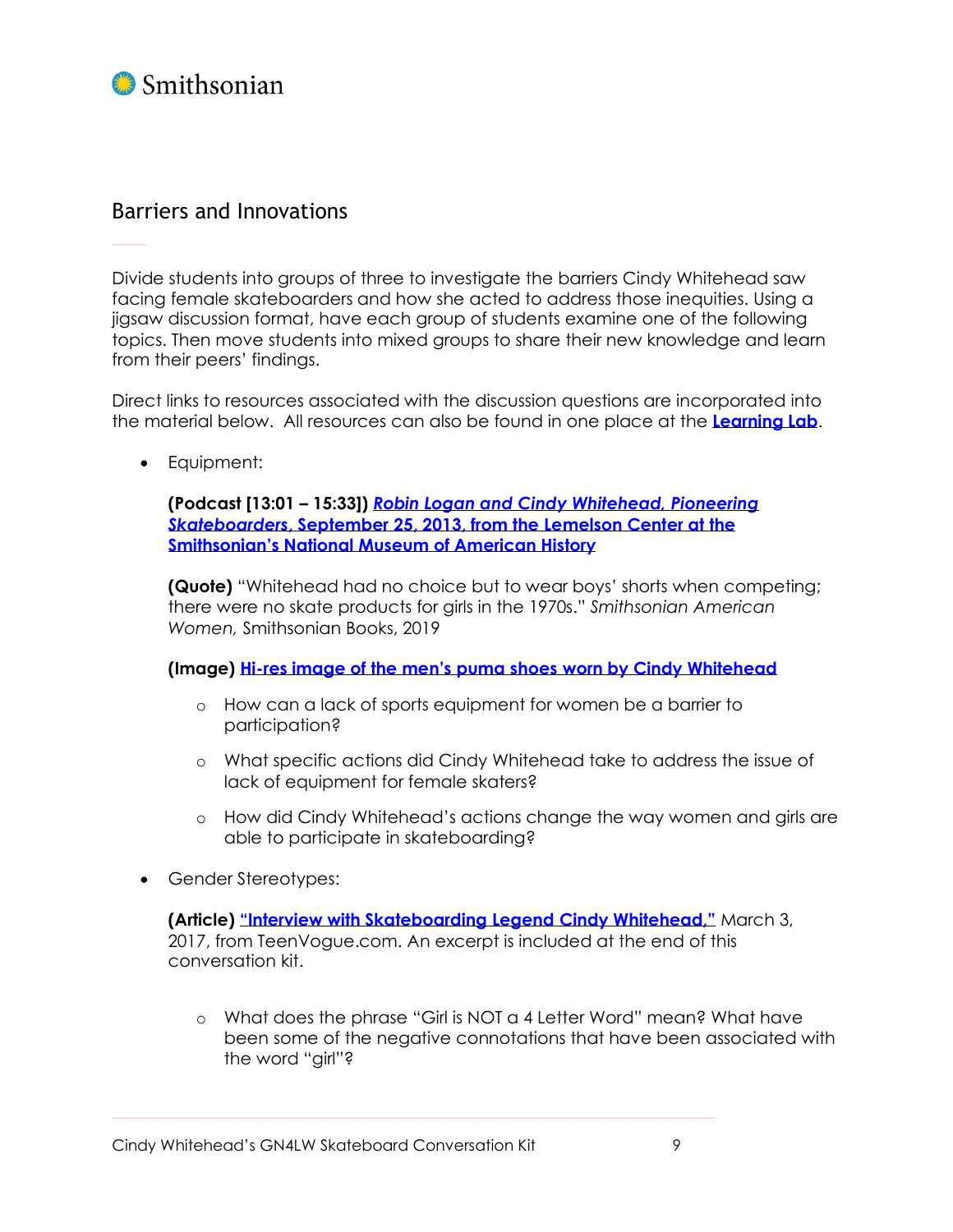- o What specific actions did Cindy Whitehead take to address the problem of negative stereotypes of female skaters?
- o How did Cindy Whitehead's actions change the way women and girls are able to participate in skateboarding?
- Equal Opportunity:

**(Article) "Female [Skateboarders](https://www.vice.com/en_us/article/4xz44d/female-skateboarders-still-striving-for-even-footing-with-male-peers) Still Striving For Even Footing With Male Peers,"** April 5, 2017, from Vice.com An excerpt is included at the end of this conversation kit.

- o In what ways have female skaters experienced different treatment than male skaters?
- o What specific actions did Cindy Whitehead take to address the issue of unequal pay and fewer opportunities for professional female skaters?
- o How did Cindy Whitehead's actions change the way women and girls are able to participate in skateboarding?

#### <span id="page-9-0"></span>Connections to Today

Convene students in a full class conversation, structured as a Socratic Seminar, Socratic Circle, Fishbowl Discussion or another similar format. Facilitate a discussion that makes connections to issues of gender equality in sports, and in society at large, using the following prompts.

- What are examples of barriers to gender equality in sports today? What are examples of ways that people are acting to address these issues?
- Why does gender equality in sports matter? Has the way people thought about gender equality changed since Cindy Whitehead turned pro in the 1970s?
- What impact could working towards gender equality in sports have on other parts of our society?

#### <span id="page-9-1"></span>Reflection Prompt

Have students individually read Cindy Whitehead's signature quote and respond to the reflection questions.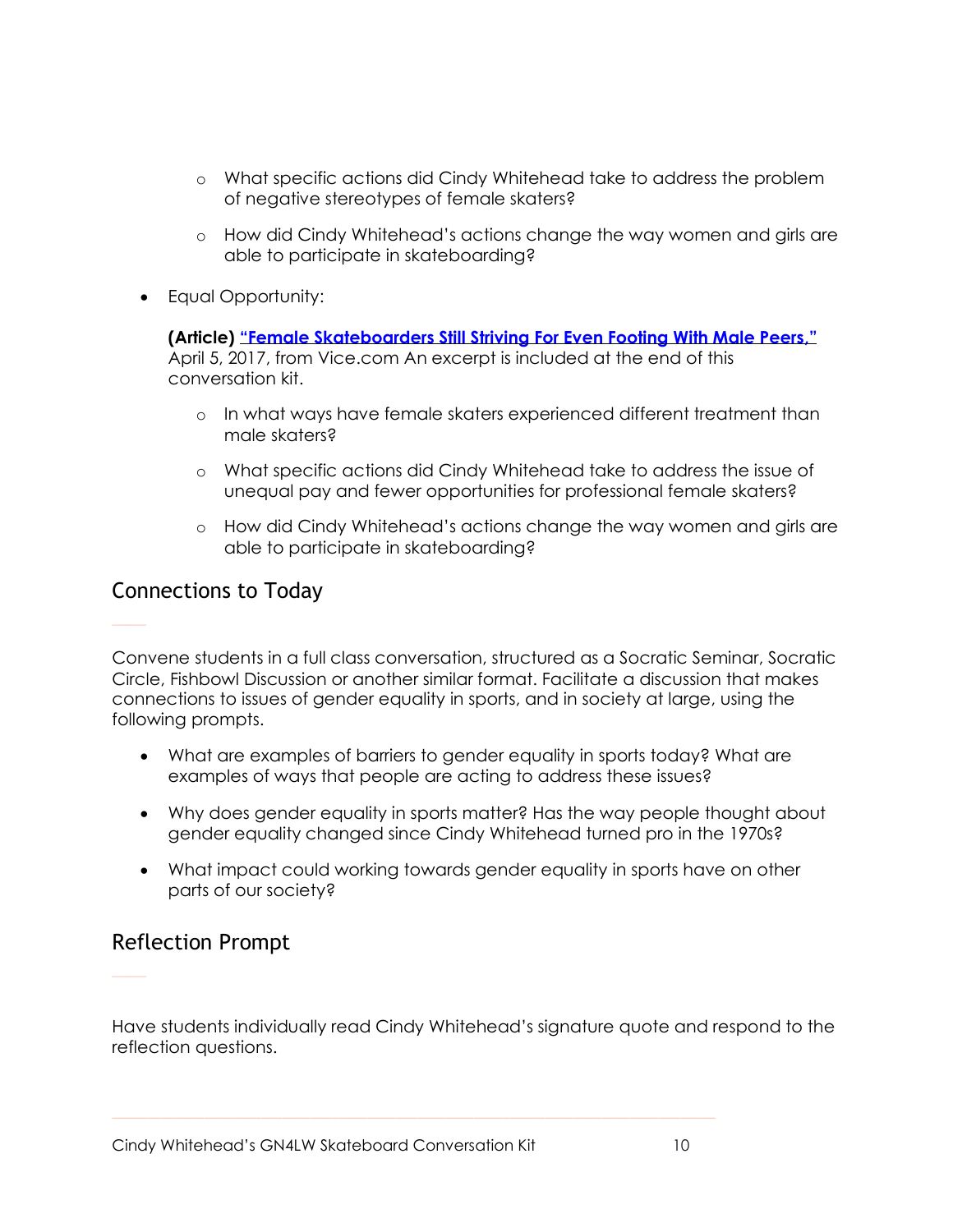### Smithsonian

• "Live life balls to the wall. Do epic sh\*t. Take every dare that comes your way. You can sleep when you're dead." – Cindy Whitehead

What does this quote mean to you? What issues are you passionate about?

### <span id="page-10-0"></span>Supplemental Resources

- Video: Whitehead, Cindy. "Girl is NOT a 4 Letter Word." TEDxYouth@SantaMonica, March 30, 2014. **<https://www.youtube.com/watch?v=m9WgHYqJc5U>**
- Articles:
	- o **Roenigk, Alyssa. ["Skateboard](https://www.espn.com/espnw/culture/story/_/id/18846779/skateboard-pioneer-cindy-whitehead-paves-way-next-generation-girl-skaters) pioneer Cindy Whitehead paves the way for the next [generation](https://www.espn.com/espnw/culture/story/_/id/18846779/skateboard-pioneer-cindy-whitehead-paves-way-next-generation-girl-skaters) of girl skaters." ESPN.com, ESPN, March 7, 2017.**
	- o **Robertson, Les. "New GN4LW Board with [Empowering](https://skateslate.com/blog/2016/04/25/new-gn4lw-board-with-empowering-message-for-girls/) Message for Girls." [SKATE\[SLATE\].com,](https://skateslate.com/blog/2016/04/25/new-gn4lw-board-with-empowering-message-for-girls/) April 25, 2016.**

*This conversation kit was authored by Abby Pfisterer at the Smithsonian's National Museum of American History. Learn more at <https://womenshistory.si.edu/> and <https://americanhistory.si.edu/>.*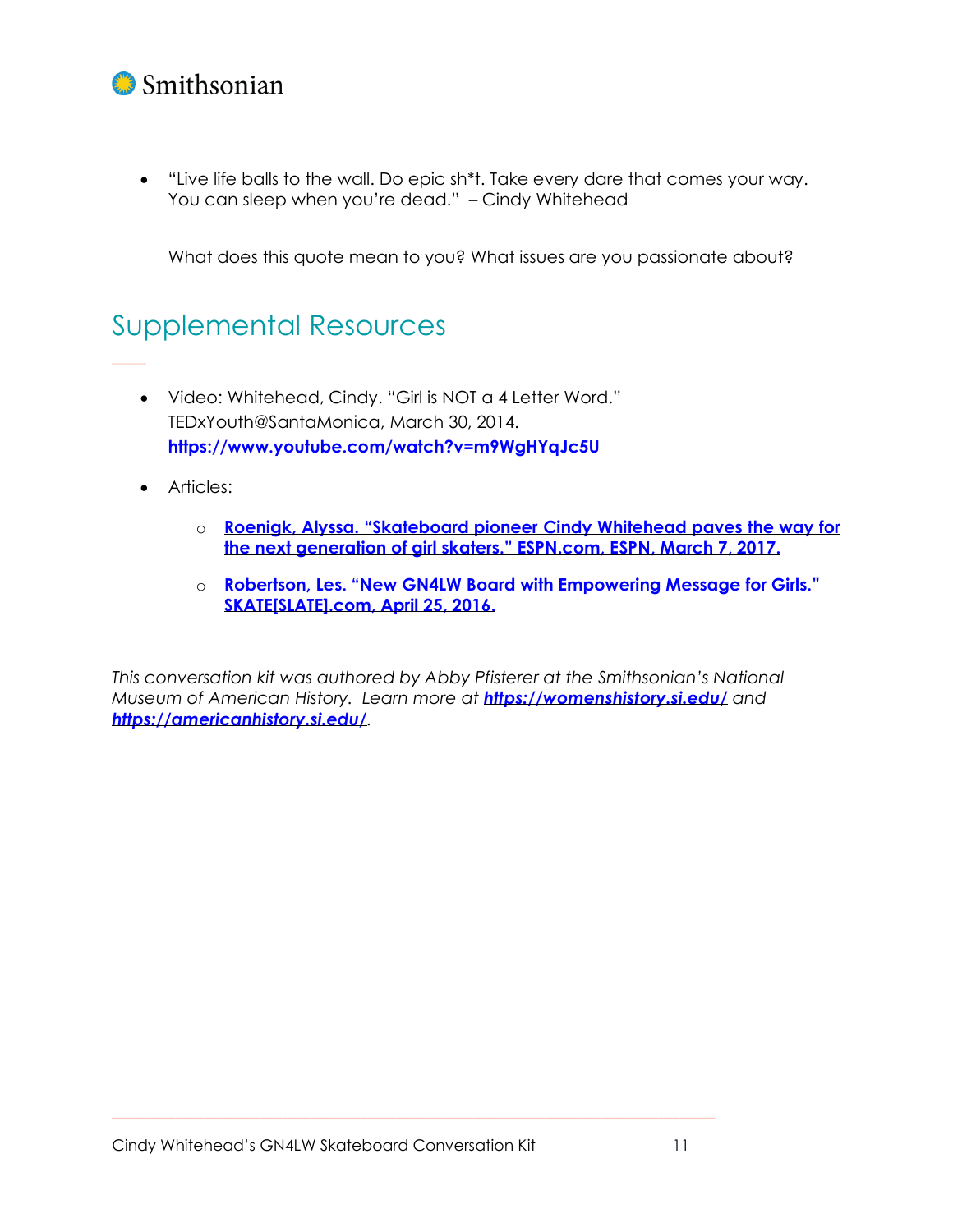### <span id="page-11-0"></span>Supplementary Materials: Object Analysis

- What are your first impressions of this object?
- Circle three things that you think are interesting or unusual about this object.
- How do you think this object is used?
- Who do you think would use this object? Where might they use it?
- What adjectives would you use to describe this object?
- What does the phrase on the object say? What do you think this might mean? Why might it be printed on the object?
- Who do you think made this object? What could have been their reason for making it?
- What else do you notice?



Girl Is Not a 4 Letter Word skateboard created by Cindy Whitehead. National Museum of American History, Smithsonian Institution.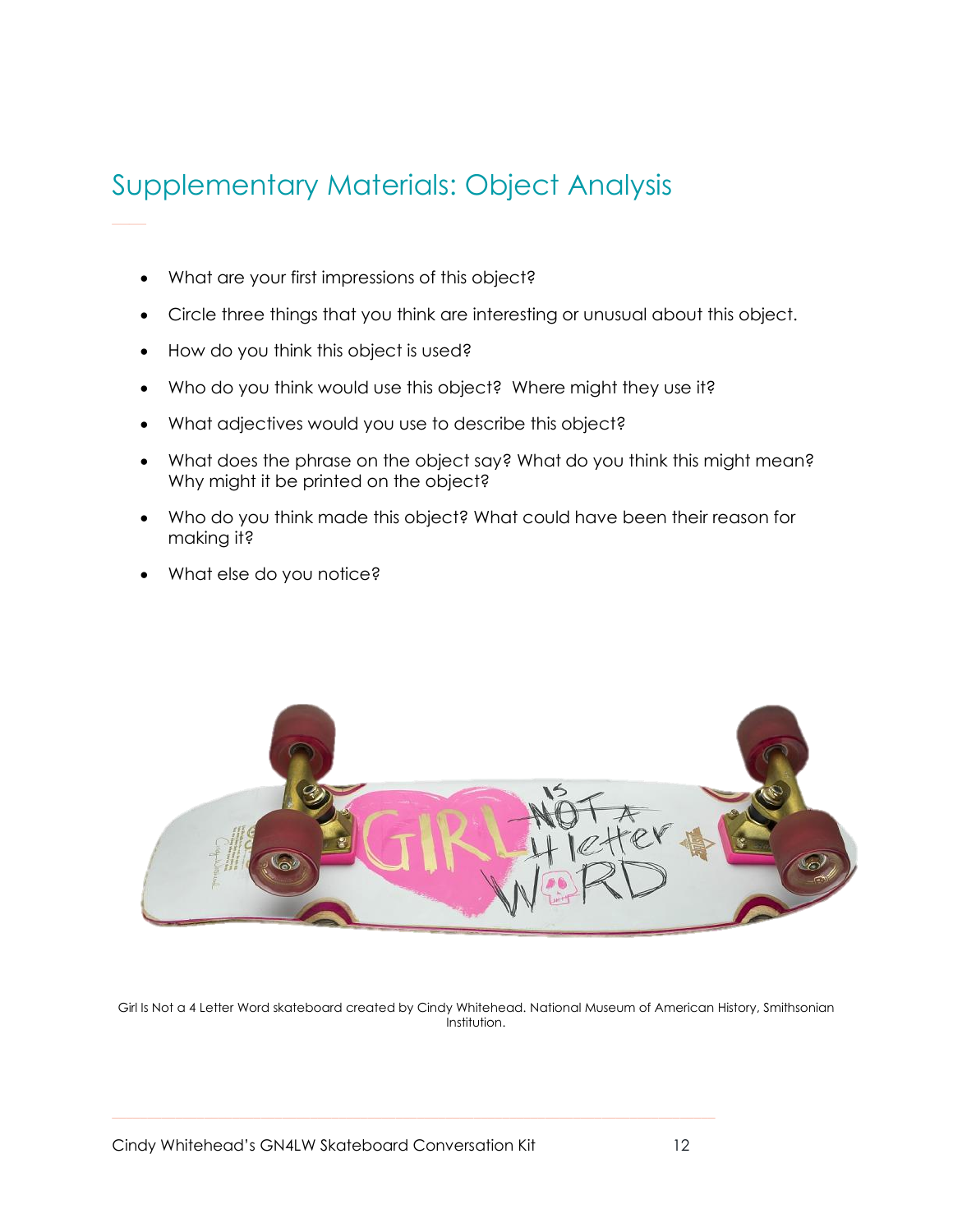

# <span id="page-12-0"></span>Supplementary Materials: Article 1 Excerpt (Teen Vogue)

#### **Interview with Skateboarding Legend Cindy Whitehead**

Find out all about her newest endeavor, *It's Not About Pretty: A Book About Radical Skater Girls*.

#### **By Anya Alvarez**

March 3, 2017

Cindy Whitehead is a skateboarding legend. In 1978, at the age of 17, she turned pro, becoming a top-ranked female skater for pool riding and half-pipe in the United States. She also is the only female to have a two-page feature and centerfold in a skateboarding magazine.

When she retired at 22, she became a sports stylist, working on styling athletes and sports campaigns, and has worked on Nike, Adidas, and Gatorade campaigns, as well as styling professional athletes like Kobe Bryant and Tiger Woods.

Then, in 2013, Cindy merged her passion for style with skateboarding, and created the brand Girl is NOT a 4 Letter Word in collaboration with professional skateboarding company Dwindle Inc., and designed a skateboard aimed toward the female market. With her collaboration with Dwindle, GN4LW donates a portion of proceeds to go toward nonprofits that help young women whose dream is to make a living in action sports. This led to Cindy being honored by the Smithsonian Museum for her contributions as a woman in the world of skateboarding.

…

**Teen Vogue:** What is the meaning of Girl is NOT a 4 Letter Word? Are you trying to break the stereotype that "playing like a girl" is a bad thing?

*Cindy Whitehead:* Exactly. The easiest way that I explain it to young girls, is that nasty words you're not supposed to say usually come in four letters. And one should never say, "You throw like a girl" or "skate like a girl," because in that context it's usually used as a put-down. Too often people use "girl" as a negative.

**TV:** Do the young girls and women you have contact with resonate with your mission?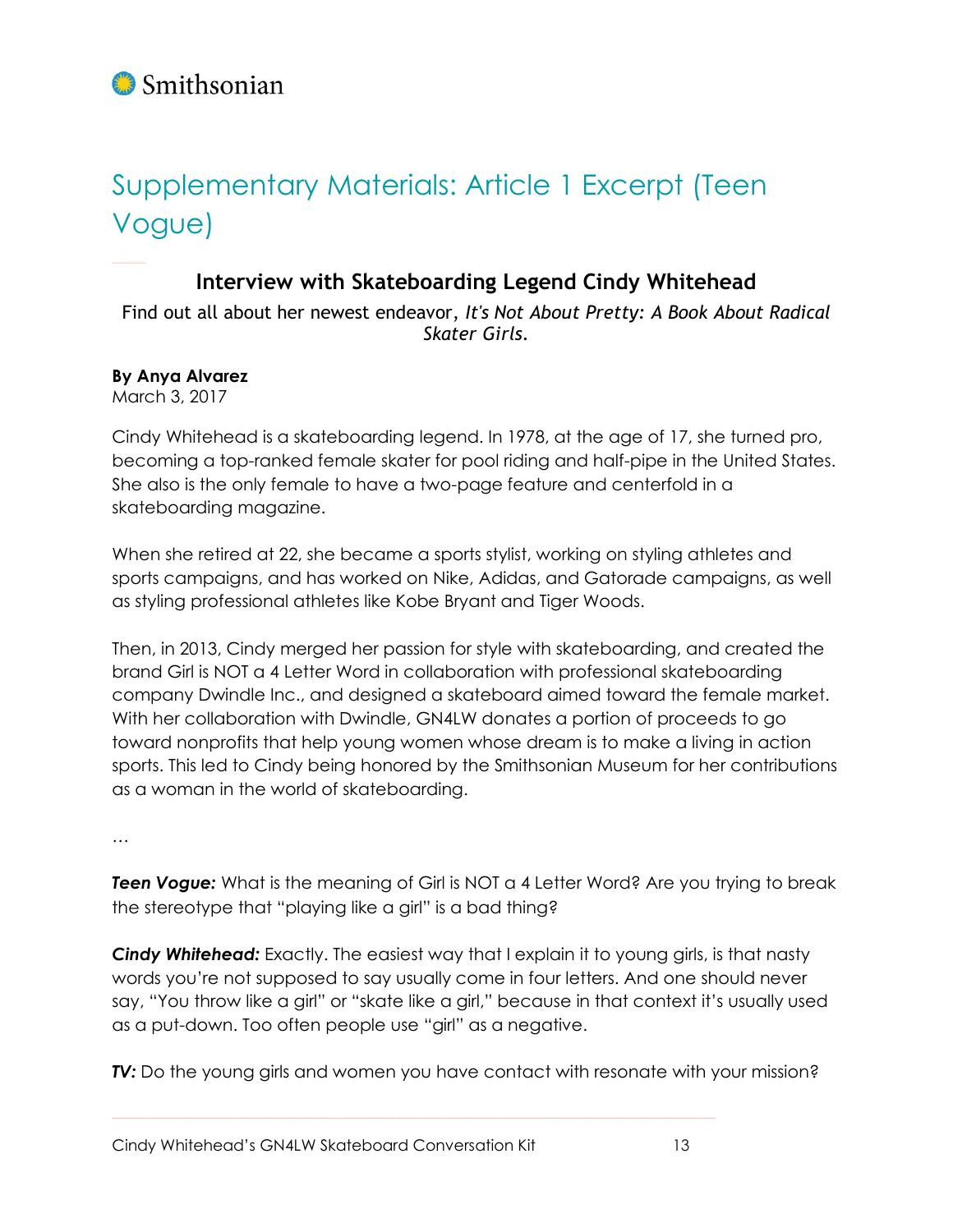*CW:* They do. A lot of girls already get it before I explain it to them. Most of them know exactly what it means, and it's unfortunate that they do. I would like to get in a day and age where people don't look at girls as inferior. The ones I get the most questions and comments from are men and boys. It doesn't make sense to them because many of them still use it as a slur, not understanding how degrading it is to girls.

*TV:* Have girls told you personal experiences about them being called a girl in a negative context?

*CW:* Unfortunately, yes. It still goes on so much, that young women get the impression that when they go skateboarding, they don't belong. Skateboarding is becoming more accepted for girls, but there are still instances where the girls will get hassled, but once they prove themselves, the boys tend to shut up. However, you need to be able to be a beginner and not have to prove yourself in order to be respected.

…

*TV:* What was the inspiration behind the book *It's Not About Pretty: A Book About Radical Skater Girls?*

*CW:* There was a need for it, because no one has focused solely on women in skateboarding. Women have been included here and there in a page or two in men's skateboarding books. My book features girls from the age of 5 to women who are 54, who skate in all different disciplines: downhill, pool, parks, street, soul skating. Basically everything.

My husband, Ian, is an advertising photographer and he took every single photo in the book. These are photos that have been documented over the last six years from events we attended. He started shooting girls at competitions so we could put them up on our website, www.girlisnota4letterword.com, so that the girls would have photos and have a platform when they were at these contests because all the media coverage was being given to the guys' competition.

One day it came to us that we had all these photos, many that hadn't seen the light of day, and we thought that we should do something with them.

…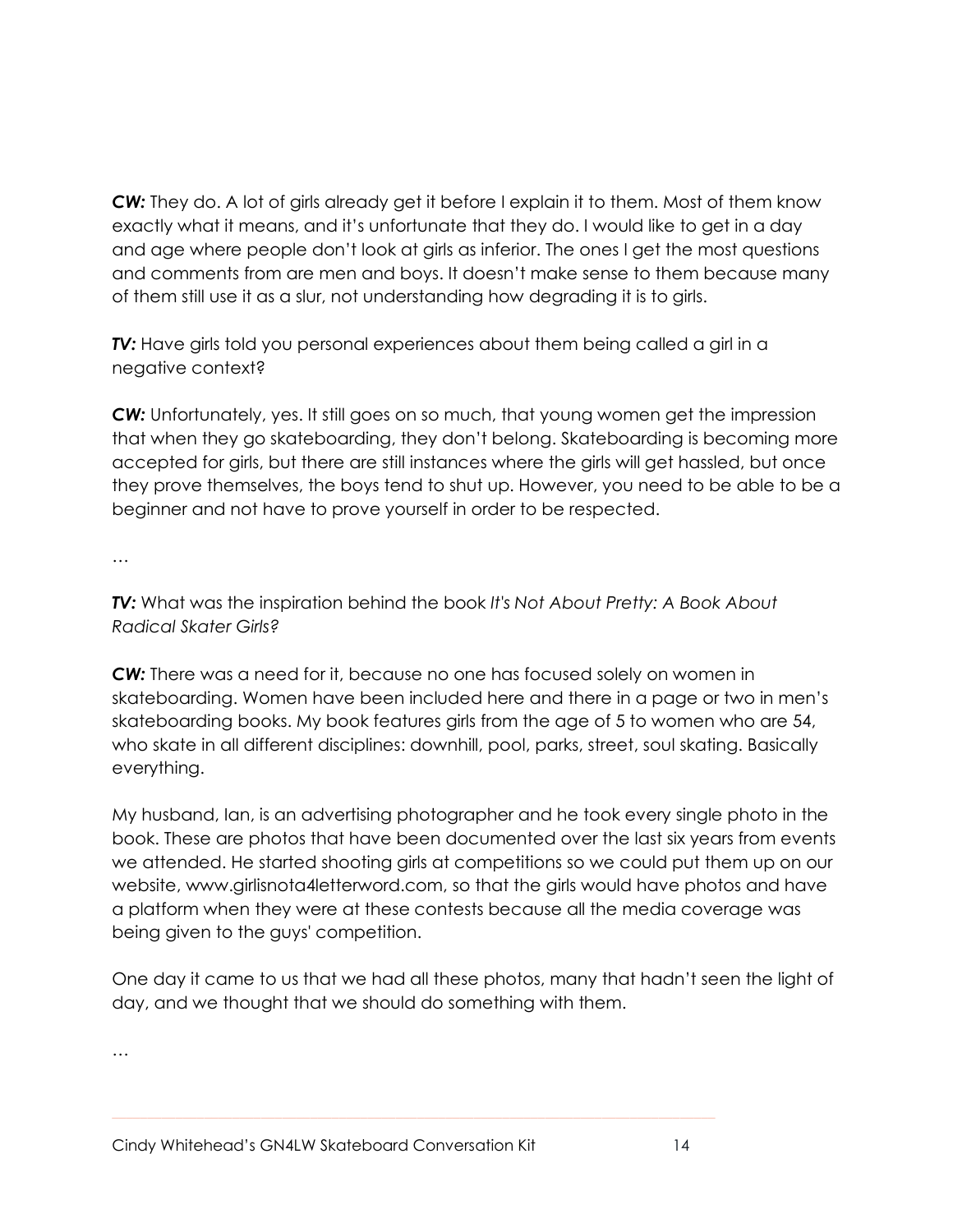

**TV:** With this book, what is the main thing you hope to accomplish?

**CW:** I believe it's important for the girls in this book to be out there and be seen. We also want girls to see the diversity that's in skateboarding, and so that they can feel encouraged to try it for themselves. Every time you see a picture of a girl skateboarding, you are encouraging another girl who says, "If she can do that, I can do that."

I think that's the most important thing: encouraging the next generation.

*Complete article: "Interview with [Skateboarding](https://www.teenvogue.com/gallery/interview-with-skateboarding-legend-cindy-whitehead) Legend Cindy Whitehead."*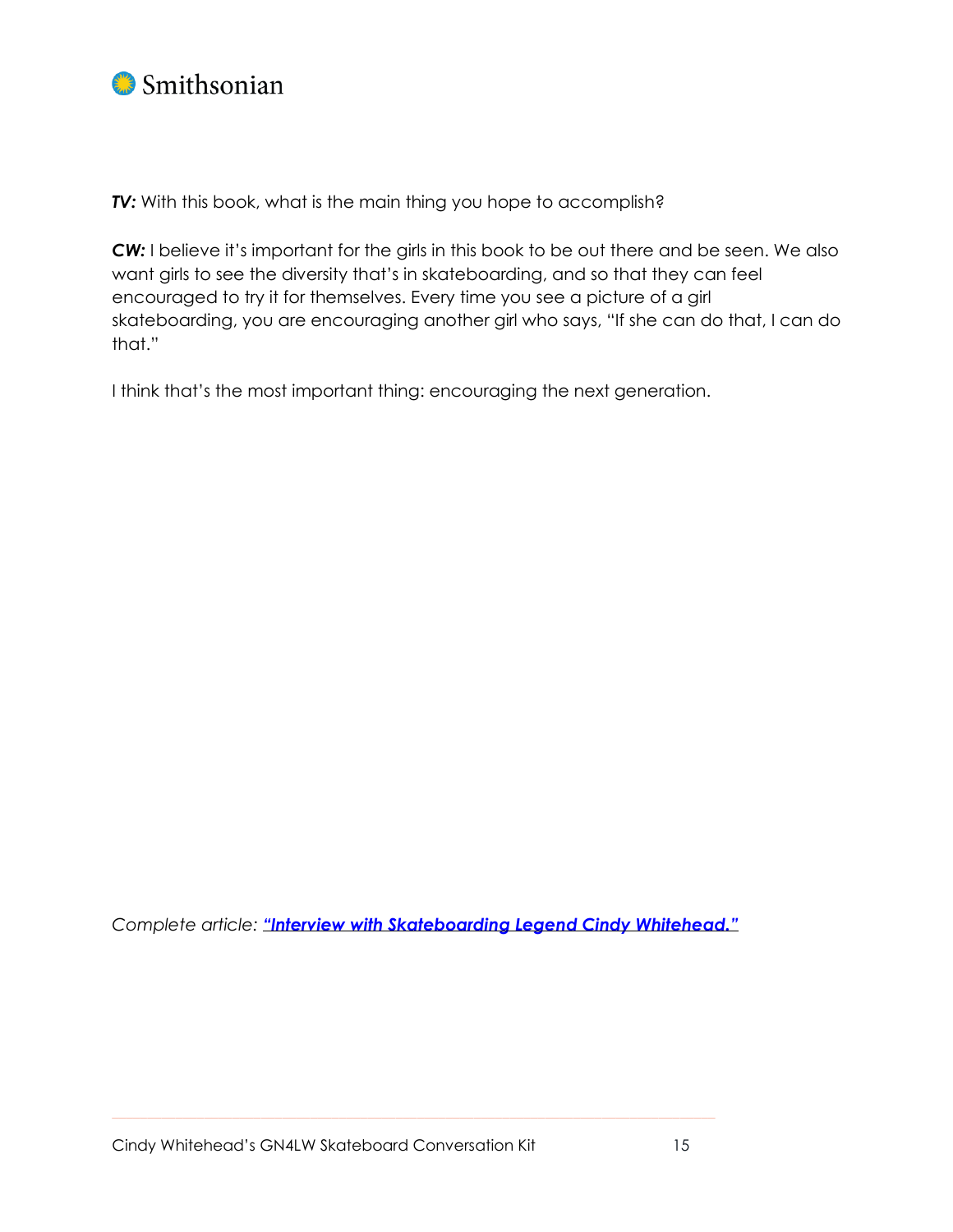# <span id="page-15-0"></span>Supplementary Materials: Article 2 Excerpt (Vice)

### **Female Skateboarders Still Striving for Even Footing with Male Peers**

The number of female skateboarders has grown in recent years. But pro female skaters still see inequalities in pay and sponsorship opportunities in comparison to their male counterparts.

#### **By Trina Calderón**

April 5, 2017

In the 1970s, Hermosa Beach local Cindy Whitehead was one of the best professional American female vert skateboarders for pool riding and half-pipe. Sponsored by Simms, she was the first female skater to have her own two-page article and centerfold in a **[skateboarding](http://www.kryptonics.com/blog/cindy-whitehead) magazine**. She went on to become a Skateboarding Hall of Fame inductee and sought-after fashion stylist who specializes in sports. Whitehead was a prominent skater at a time when female skaters were considered afterthoughts.

Today, despite being in the periphery of the industry for decades, female skaters have grown in numbers—notice the girls now riding in local skateparks. Women skaters are competing in the 2020 Olympics. Australian teen and skating pro Poppy Starr Olsen gave her own TEDx talk in 2014. In Jordyn Barrett, Powell has a female pro skater on its team for the first time in a long time. Lizzie Armanto is on the cover of April's *Thrasher* magazine with her own centerfold, and she has parts in new *Birdhouse* and *Thrasher* videos.

It has taken a push, but things are happening. Organizations, and advocates like Whitehead, have worked hard to help female skaters gain the visibility, support, and money they need to progress, compete, and "do epic [s\*\*\*]," a philosophy Whitehead lives by.

Whitehead says her company, Girl is NOT a 4 Letter Word (GN4LW) is "a movement and a brand."

"It's a movement because we stand behind any and all female skaters, not just the one we have on our team," she said. "We support everyone. We have girls that call us and say, 'Hey, I need advice. I got this job doing a commercial and they want to pay me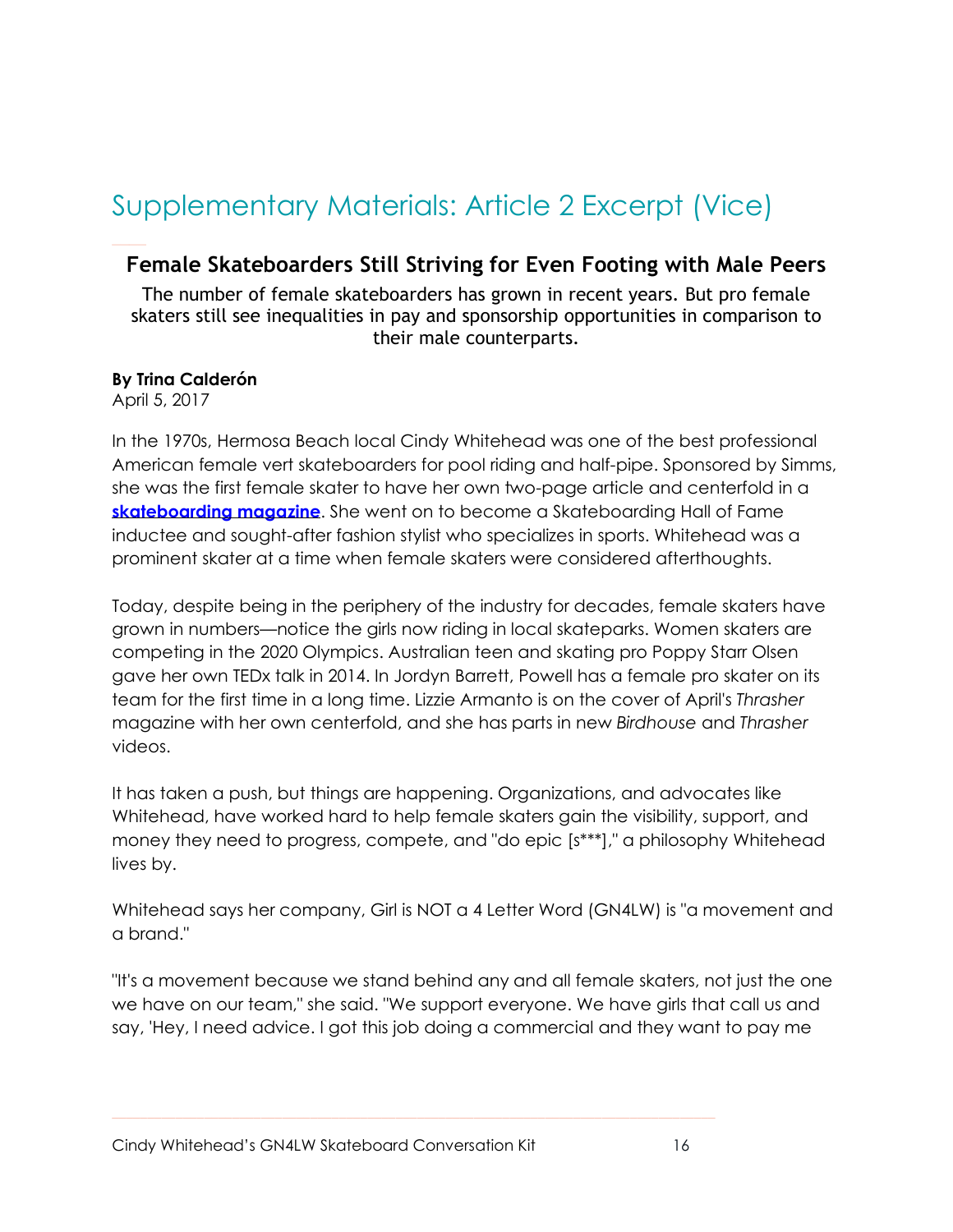

this, do you think that's fair?' I'm not an agent, but I work in that end of the industry. I can make a phone call for you and find out."



*Cindy Whitehead started GN4LW to help promote and inspire female skateboarders. Photos © Ian Logan*

GN4LW works to elevate female pro skateboarding on their website, at skate competitions, and in the retail market. The company collaborates with Dwindle Distribution and Dusters California on seven skateboards designed and marketed for females. The boards are sold in big stores like Zumiez, giving girls front-row exposure and access.

…

Female skaters have long fought for gender equality in everything from contest availability and sponsorship opportunities to prize money and travel allowances. While freestyle legend Patti McGee was on **the [cover](https://americanhistory.si.edu/collections/search/object/nmah_1448124) of** *[LIFE](https://americanhistory.si.edu/collections/search/object/nmah_1448124)* in 1965, women historically have always had to speak up for themselves. **[Cara-Beth](http://www.thrashermagazine.com/articles/magazine/august-1989/) Burnside's** *Thrasher* **cover** in 1989 foreshadowed the push from her generation. But in 2002, Burnside, Jen O'Brien, and Mimi Knoop still had to **visit [ESPN](http://patch.com/california/encinitas/cara-beth-burnside-skateboard-pioneer-continues-to-tr8957ca4861)** to tell X Games executives how they felt about the absence of women in the biggest televised skateboarding competition in the world. As a result of the visit, Americans were finally able to watch pro women skate on TV in the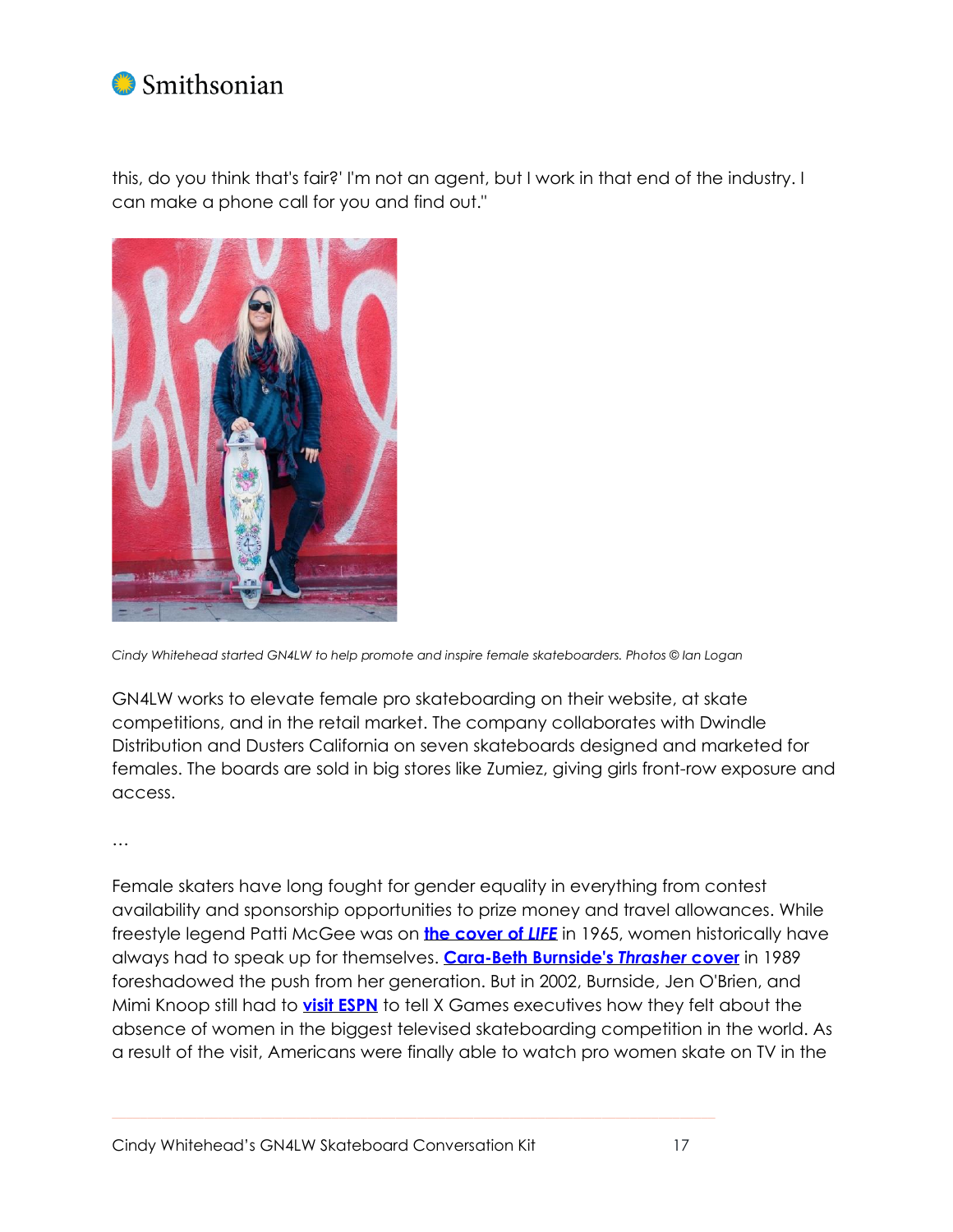women's vert demonstration at the 2002 X Games in Philadelphia. In 2006, Burnside threatened not to compete at the X Games unless women received equal prize money to the men. **ESPN [relented](http://www.espn.com/action/news/story?page=cara-beth-burnside-and-action-sports-gender-bias)**.

Nevertheless, men still dominate magazine covers, videos, and mainstream media, fueling the perception that men still rule the industry and making brands less likely to give women a shot. That perception trickles down to affect all female skaters, regardless of age.

…

GN4LW works with Dwindle, the biggest skateboarding company out there. But Whitehead thinks the industry as a whole is missing out on a golden opportunity. "We're not valuing the female pros as much as men and the funny thing is these girls on the average are getting more mainstream coverage than the guys are," she said. "The guys are getting it within the skate world, but the girls are getting it in the mainstream world, and doesn't that hit an even bigger audience and encourage even more people to skate who then go in and buy those boards?"

…

Getting sponsored isn't easy if you don't get exposure. The more coverage you get, the more you're worth. The DIY nature of skating can be seen in the way women have used social media, Instagram specifically, to promote themselves when brands have been reluctant to do so. And beyond promotion, social media may be giving women skaters a voice. Try **[#skatergirl](https://twitter.com/search?q=%23skatergirl&src=typd)**.

The market is there. It used to be skate with the boys or don't skate at all, but not anymore. "I had someone in male-dominated skateboarding tell me the other day, there's just not enough girls to have those contests in [foreign countries], and I was like, 'really'?" Whitehead said. "I'm going to tell you 10 girls that live in that country right now that are on my Instagram that I watch daily, and one of them is sponsored by Nike Russia, so don't tell me that's there's not 10 girls in Russia 'cause there are and I can name them. I have photos and video of them.' They're looking at me like I'm insane and I'm like, that's the power of the Internet, that's why we love it."

…